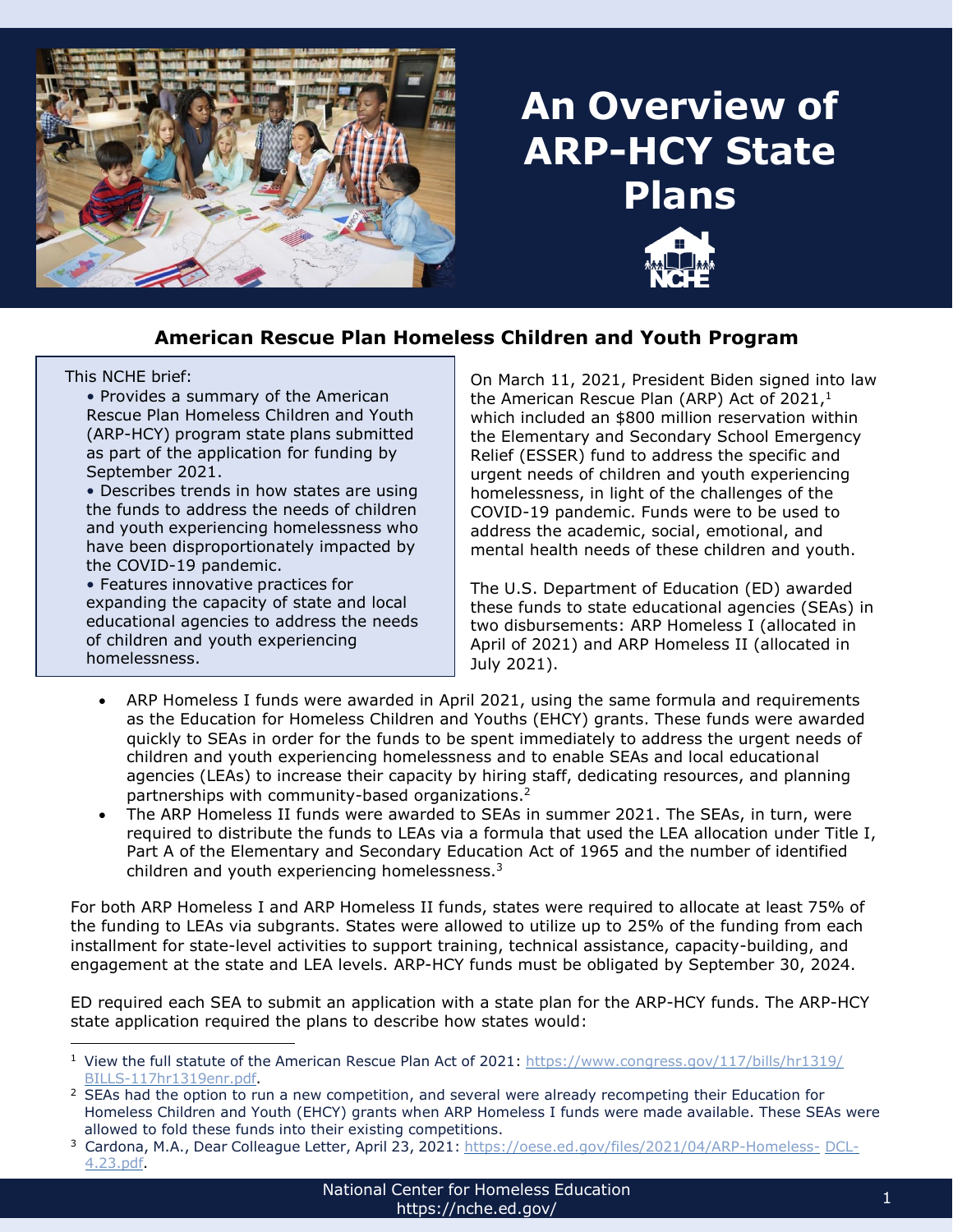- Grant ARP Homeless I funds to LEAs with the greatest concentrations of students experiencing homelessness.
- Build the capacity of the SEA and LEAs to increase services for children and youth experiencing homelessness.
- Supplement and not replace ESSER-funded programs.
- Provide wraparound services for children and youth experiencing homelessness.
- Identify and connect students in historically underserved populations who experience homelessness to educationally related supports and wraparound services.
- Collaborate and contract with community-based organizations and encourage their LEAs to do  $SO<sup>4</sup>$

The ARP-HCY funds provided states the opportunity to expand the range of their services and supports to LEAs that had not previously received subgrants, address barriers faced by children and youth experiencing homelessness, and target services to historically underserved populations.

# **Purpose of this Brief**

This brief is a review of the ARP-HCY state plans from the 50 states, the District of Columbia, and Puerto Rico.<sup>5</sup> The review is not intended to be evaluative, but instead represents a summary of the content of the plans. The plans, in many cases, are somewhat general, representing states' early efforts to think through how to meet the requirements of the ARP-HCY program. (There are two additional NCHE briefs planned that will go into more detail about wraparound services and underserved populations.) For many SEAs, significant outreach to programs and organizations to address the needs of children and youth experiencing homelessness is a new level of support and service provision, and states are determining the best ways to address these new requirements. As SEAs and LEAs build their capacity to serve children and youth experiencing homelessness over the next year, the ARP-HCY plans will evolve to reflect more complete implementation.

The summary describes overall trends among all 50 states, the District of Columbia, and Puerto Rico with illustrative examples from the plans. The summary also includes innovative practices, which feature some of the more unique approaches to expanding SEA and LEA capacity, providing wraparound services, and serving children and youth and their families experiencing homelessness from historically underserved populations.

We hope that state coordinators for EHCY programs, local homeless liaisons,<sup>6</sup> and homeless services providers may be inspired to expand their programs and services from reading this report.

#### **Educating Children and Youth Experiencing Homelessness in the Time of COVID-19**

Children and youth experiencing homelessness face many challenges that interfere with their enrollment, attendance, and success in school. The COVID-19 pandemic exacerbated these challenges. Typically, many children and youth experiencing homelessness are identified while attending school or upon enrollment in a new school; consequently, the closure of schools during the pandemic likely impacted the 7.7% decrease in the number of students identified as homeless enrolled in public schools from the 2018-2019 school year to the 2019-2020 school year. <sup>7</sup> As classes went online, many of these children and youth did not have the requisite stable housing, technology, or internet connection to enable them to participate in remote learning. Although many children suffered

 $4$  For more information on the ARP-HCY program, view the ED ARP-HCY program web page: [https://oese.ed.gov/offices/american-rescue-plan/american-rescue-plan-elementary-secondary-school-emergency](https://oese.ed.gov/offices/american-rescue-plan/american-rescue-plan-elementary-secondary-school-emergency-relief-homeless-children-youth-arp-hcy/)[relief-homeless-children-youth-arp-hcy/.](https://oese.ed.gov/offices/american-rescue-plan/american-rescue-plan-elementary-secondary-school-emergency-relief-homeless-children-youth-arp-hcy/) Also, view the ARP-HCY resources page of the National Center for Homeless Education: [https://nche.ed.gov/legislation/arp/.](https://nche.ed.gov/legislation/arp/)

<sup>5</sup> View the ED web page with links to all approved state ARP-HCY plans: [https://oese.ed.gov/offices/american-res](https://oese.ed.gov/offices/american-rescue-plan/american-rescue-plan-elementary-secondary-school-emergency-relief-homeless-children-youth-arp-hcy/arp-hcy-state-plans/)[cue-plan/american-rescue-plan-elementary-secondary-school-emergency-relief-homeless-children-youth-arp-hcy/](https://oese.ed.gov/offices/american-rescue-plan/american-rescue-plan-elementary-secondary-school-emergency-relief-homeless-children-youth-arp-hcy/arp-hcy-state-plans/) [arp-hcy-state-plans/.](https://oese.ed.gov/offices/american-rescue-plan/american-rescue-plan-elementary-secondary-school-emergency-relief-homeless-children-youth-arp-hcy/arp-hcy-state-plans/)

<sup>6</sup> Local homeless liaisons will also be referred to interchangeably as "homeless liaisons" and "liaisons" throughout this brief.

<sup>&</sup>lt;sup>7</sup> NCHE National Aggregated Data: <https://profiles.nche.seiservices.com/ConsolidatedStateProfile.aspx>.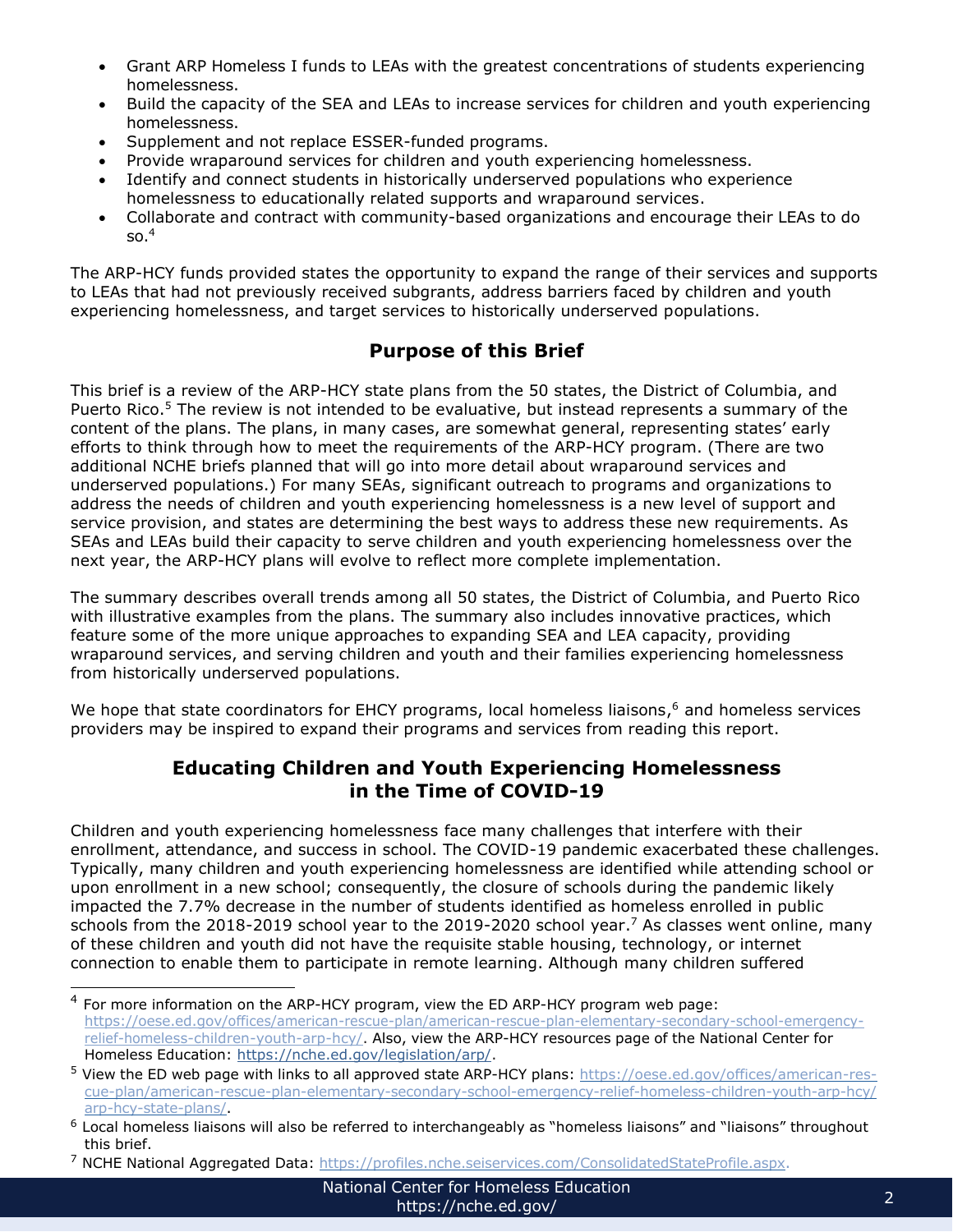emotionally and socially during the pandemic, which forced schools to rely on virtual learning to ensure the health and safety of students and educators, children and youth experiencing homelessness likely faced increased challenges due to the instability of their housing circumstances, along with poverty, hunger, and health needs. Children and youth who depended on the food, clothing, and other supports that schools provide on a regular basis faced additional challenges accessing them when schools were offering remote instruction.

The ARP-HCY funds offer unprecedented opportunities for SEAs and LEAs to expand their capacity to serve children and youth experiencing homelessness. While most EHCY programs have historically focused on the educational needs of children and youth experiencing homelessness, with the ARP-HCY funds, SEAs and LEAs have been able to coordinate with other agencies and organizations to become part of a broad system of support to address the myriad needs of these children and youth, including services for students in historically underserved populations. Moreover, SEAs have been able to provide support and subgrants to LEAs that have under-identified children experiencing homelessness or not previously had subgrants in order to enable these LEAs to build their EHCY programs.

# **Using ARP-HCY Funds to Build State and Local EHCY Program Capacity**

Most state plans describe using ARP-HCY state-level activity funds to hire additional staff to provide training and technical assistance to LEAs (especially to LEAs that had not previously received EHCY subgrants), manage the ARP-HCY LEA subgrants, monitor LEA subgrantees, create more robust data systems, and expand resource networks.

Two states, New York and California, are expanding state capacity by funding the development of state technical assistance centers. New York has developed an application to create a Homeless Education Technical Assistance Center (p. 1).<sup>8</sup> California will award technical assistance center contracts to organizations to build the capacity of its County Offices of Education (COEs) to support LEAs in serving children and youth experiencing homelessness (p. 3).

To increase SEA capacity for training and technical assistance related to serving children and youth experiencing

Following is a summary of capacity-building strategies proposed by states in the ARP-HCY state plans:

- Hire additional staff.
- Utilize regional educational service centers to work with LEA homeless liaisons.
- Improve data systems to identify areas of greatest need and conduct systems mapping for state and local resources to target funds and services more efficiently.
- Leverage the experience of seasoned homeless liaisons in training new homeless liaisons.
- Provide a variety of resources to LEAs, including extensive training and technical assistance, online training modules, and resource manuals, with a special emphasis on bringing new subgrantees up to speed.
- Conduct statewide comprehensive needs assessments.

• Establish homeless education advisory boards comprised of local liaisons, service providers, and other stakeholders for needs assessment, planning, and identifying partners.

homelessness, Washington and Ohio plan to fund community-based organizations to support LEAs across the states. Washington proposes to hire a community-based organization that has worked with the SEA and LEAs in the past to implement the supports that the SEA has put into place to help LEAs plan for and provide wraparound services to children and youth experiencing homelessness (p. 3). The Ohio Department of Education will contract with a community-based organization to provide professional development to subgrantees and LEA homeless liaisons (p. 1).

Several states, such as California, Missouri, New Mexico, Texas, and Wisconsin, are contracting with their SEA's regional education service centers to provide training, technical assistance, and connections to resources for local homeless liaisons. California, for example, awarded ARP Homeless I funds to 47 COEs, which support LEAs, including charter schools, by "performing tasks that can be

<sup>&</sup>lt;sup>8</sup> Page numbers, unless otherwise noted, reference ARP-HCY state plans retrieved and reviewed in April 2022. Because some ARP-HCY state plans may undergo revision, page numbers referencing sections of the state plans included in this brief may vary in the future.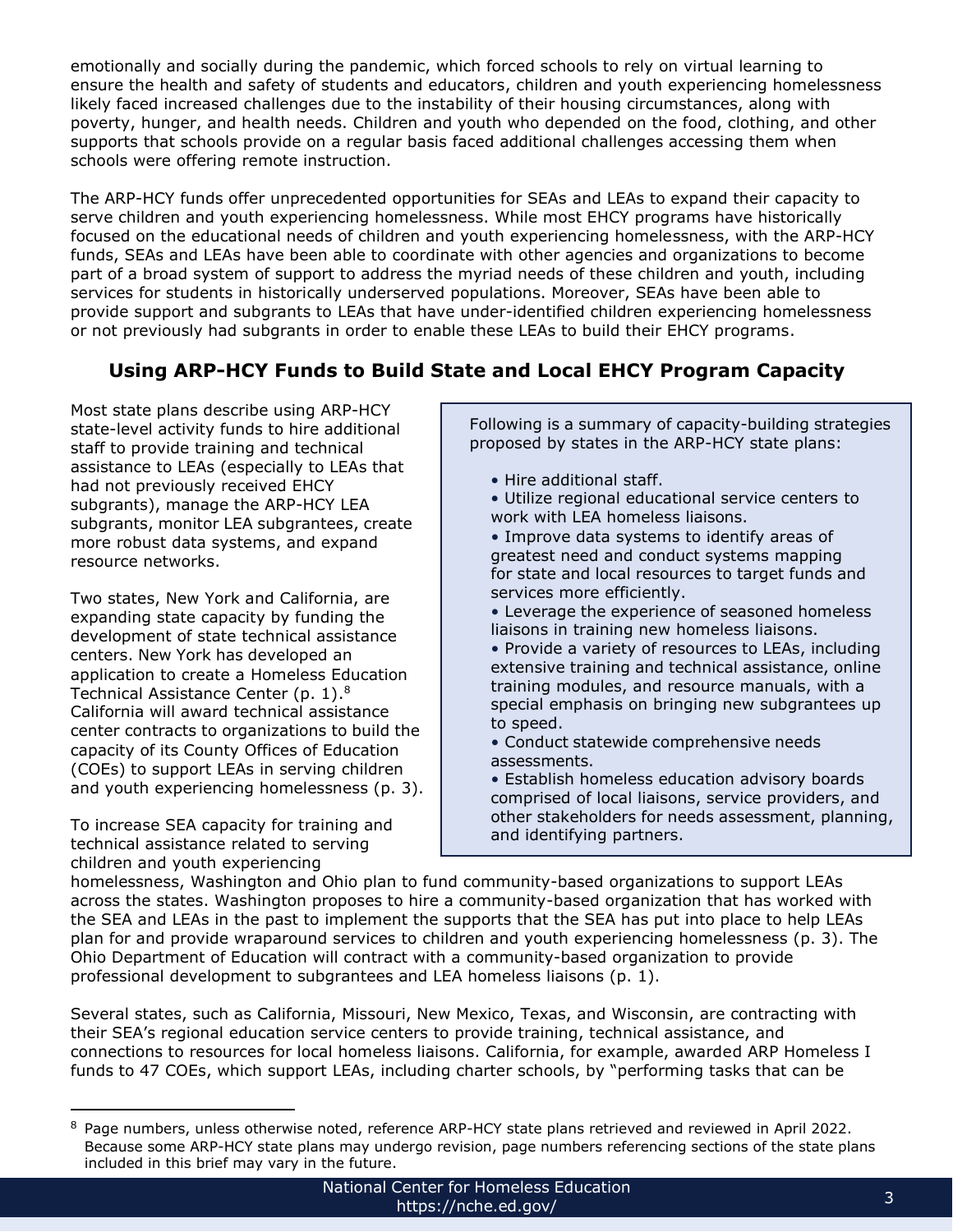done more efficiently and economically at the county level" (p. 6).

The EHCY programs in Illinois, Michigan, New Jersey, and Pennsylvania have long implemented a system of providing regional subgrants to lead LEAs in which the homeless liaisons provide training and technical assistance to LEAs in their regions. The Illinois state plan states that the SEA "recognized the current existing subgrantee structure to be the most effective and efficient way to meet the

immediate needs as they have ready access to all districts throughout the state" (p. 8). Michigan's Regional Grant Coordinators Network works with liaisons in their areas to provide a variety of supports, including services specific to ARP-HCY funding such as meeting with stakeholders to determine the impact of COVID-19 on students experiencing homelessness (p. 3). New Jersey's five Regional Grantees meet monthly to analyze program outcome data and form data teams in each region to share best practices on evidence-based interventions (p. 13).

States such as Ohio, North Carolina, and Virginia are leveraging the experience of veteran homeless liaisons to share best practices in trainings and support for newer liaisons. Ohio conducted a training for liaisons specific to identification, retention, and wraparound services, resulting in the creation of a community of practice of liaisons who will provide on-going peer-to-peer support and collaboration with other liaisons (p. 1). North Carolina



will create a mentor-mentee program for homeless liaisons. The program will connect experienced homeless liaisons with new homeless liaisons. The mentor-mentee program will provide a stipend to the mentors for the time spent working with their mentees (p. 12).

Several states are broadening their perspectives on the needs of and services for children and youth experiencing homelessness with homeless education advisory boards. State plans from Georgia, Idaho, South Carolina, Virginia, and Wisconsin describe using homeless education advisory boards comprised of local liaisons, service providers, and other stakeholders for needs assessment, planning, and identifying partners. State plans from South Carolina, Virginia, and Wisconsin mention including the voices of youth and families with lived experience of homelessness on their advisory boards and providing stipends to the youth and families to ensure equity of participation.

The ARP Homeless I and ARP Homeless II funds are providing a foundation for partnerships and good practices that will hopefully last far beyond the ARP-HCY program. All state plans describe new partnerships with state and local organizations and agencies that will likely continue after the ARP-HCY funds are expended. Many states are providing training to their SEA and LEAs on topics such as cultural competency, trauma, understanding housing and service provider systems in their state, and data analysis, which will empower them to become strong providers of targeted and integrated services for vulnerable students. Georgia is utilizing funds to "modernize data systems and communication protocols to identify and track the academic progress, participation, and engagement of students experiencing homelessness" (p. 5). New Jersey is developing a five-year statewide homeless strategic plan (p. 11). The Washington state plan specifically mentions an emphasis on "improving coordination and initiating systemic change that will be sustained beyond the ARP Homeless I and ARP Homeless II grant period" (p. 4). North Carolina is addressing "pandemic and future disaster readiness" by developing a disaster plan manual for homeless liaisons, informed by experiences with hurricanes in the eastern part of the state and the pandemic, to ensure that LEAs are prepared to serve the critical needs of students experiencing homelessness during a time of any emergency (p. 11).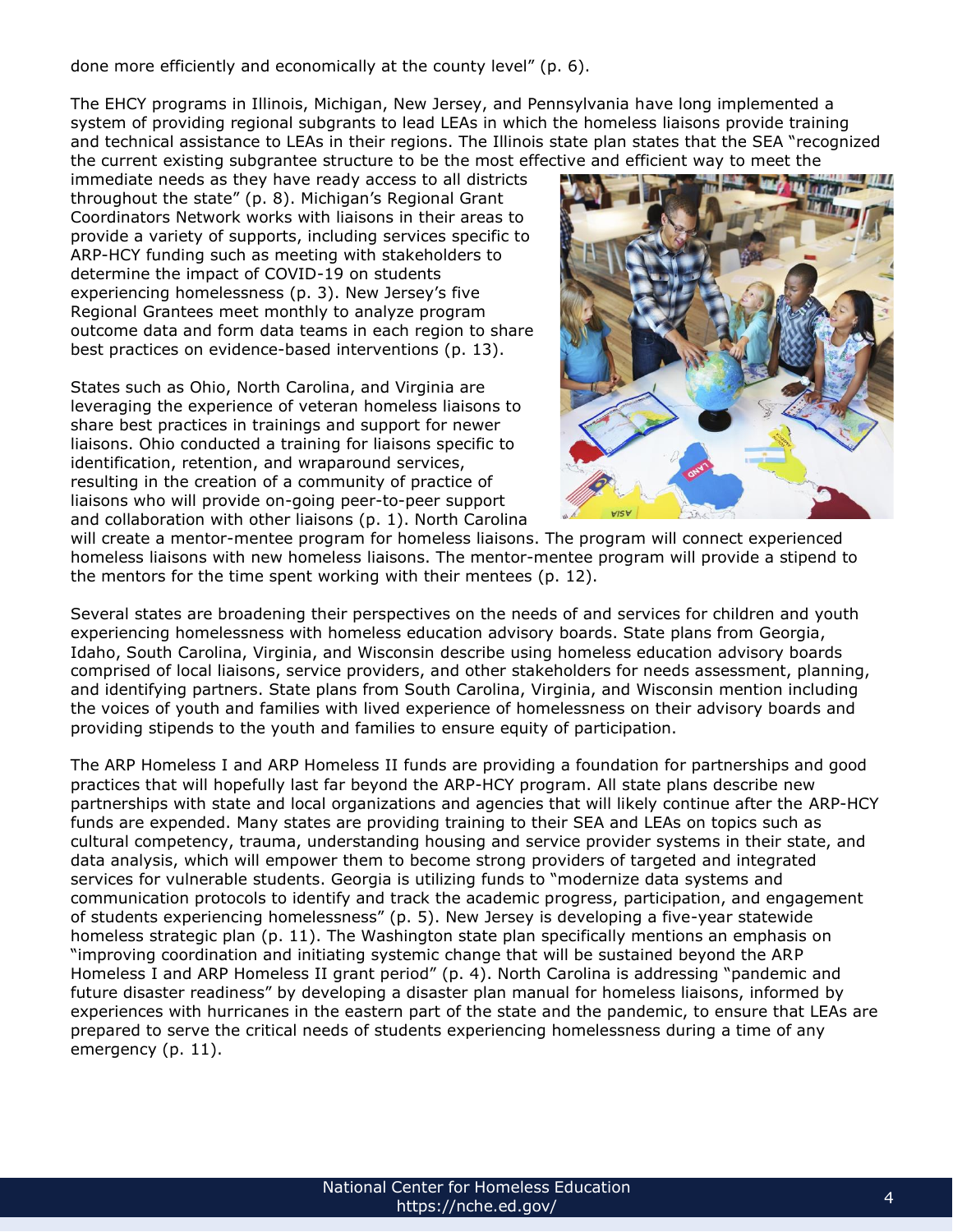## *Innovative Practices – Building SEA and LEA Capacity*

- California will allocate ARP Homeless I funds through a competitive process to select LEAs that are developing innovative practices that can be studied, adapted, and shared in statewide trainings (p. 3).
- Delaware is providing user-friendly tools for identification, such as a script for registrars, posts for social media and websites, and videos (p. 3).
- Missouri is exploring developing software that will allow LEAs to accurately determine families' homeless status through a decision-tree-based process (p. 2).
- Montana is contracting with the Montana State University College of Education and the Center for Research in Rural Education to connect LEAs to graduate students who can assist them with data analysis, research, and program development (p. 12).
- New Jersey is purchasing a State Homeless Case Management System to assist LEA liaisons with tracking and monitoring children and youth experiencing homelessness that will enable the use of a variety of data sets (p. 11).

#### **Providing Wraparound Services for Children and Youth Experiencing Homelessness**

Following is a summary of strategies for providing wraparound services proposed by states in the ARP-HCY state plans:

• Increase SEA and LEA participation on advisory boards, coalitions, and councils.

• Convene agencies and providers or create communities of practice that focus on issues related to children and youth experiencing homelessness. • Expand or explore how the Full-Service

Community Schools model can efficiently provide wraparound services for children and youth experiencing homelessness.

• Conduct awareness campaigns to familiarize families and organizations with educational and other services available to children and youth experiencing homelessness.

• Include guest speakers from agencies and service providers in LEA trainings to increase awareness of support services.

• Develop resource directories or online portals to enable LEAs to access information on resources for children and families experiencing homelessness.

• Hire community navigators to develop partnerships with agencies and community-based organizations and to help LEAs connect with organizations to provide wraparound services to children and youth experiencing homelessness.

The application for ARP-HCY funds requires SEAs and LEAs to provide wraparound services for children and youth experiencing homelessness. The ARP-HCY statute does not define wraparound services, but these are generally considered to be services that provide comprehensive supports, such as food, housing, physical and mental health services, and educational services. The state plans describe the proposed efforts of SEAs and LEAs to collaborate and contract with organizations to become part of a comprehensive system of support for children and youth experiencing homelessness.

One of the conditions for receiving ARP-HCY funds is that these funds are to be used to supplement, not replace ESSER funds. The wraparound activities in the ARP-HCY state plans include both those that uniquely target the needs of children and youth experiencing homelessness and those that enhance the activities in the state's ESSER plan to ensure that these activities will be expanded to meet the needs of children and youth experiencing homelessness. Therefore, many of the activities included in the ARP-HCY state plans are part of the ESSER state plans and demonstrate an

integration with existing and broader wraparound services while targeting the unique needs of children and youth experiencing homelessness.

Most state coordinators and local homeless liaisons prior to the ARP-HCY funding have regularly participated on councils and advisory boards, but the state plans indicate that the additional funding has allowed SEAs and LEAs to increase their staff and capacity to be involved with more statewide and local organizations and agencies. This heightened involvement will enable SEAs and LEAs to become familiar with more resources as well as familiarize external agencies and organizations with the needs of and educational supports available to children and youth experiencing homelessness.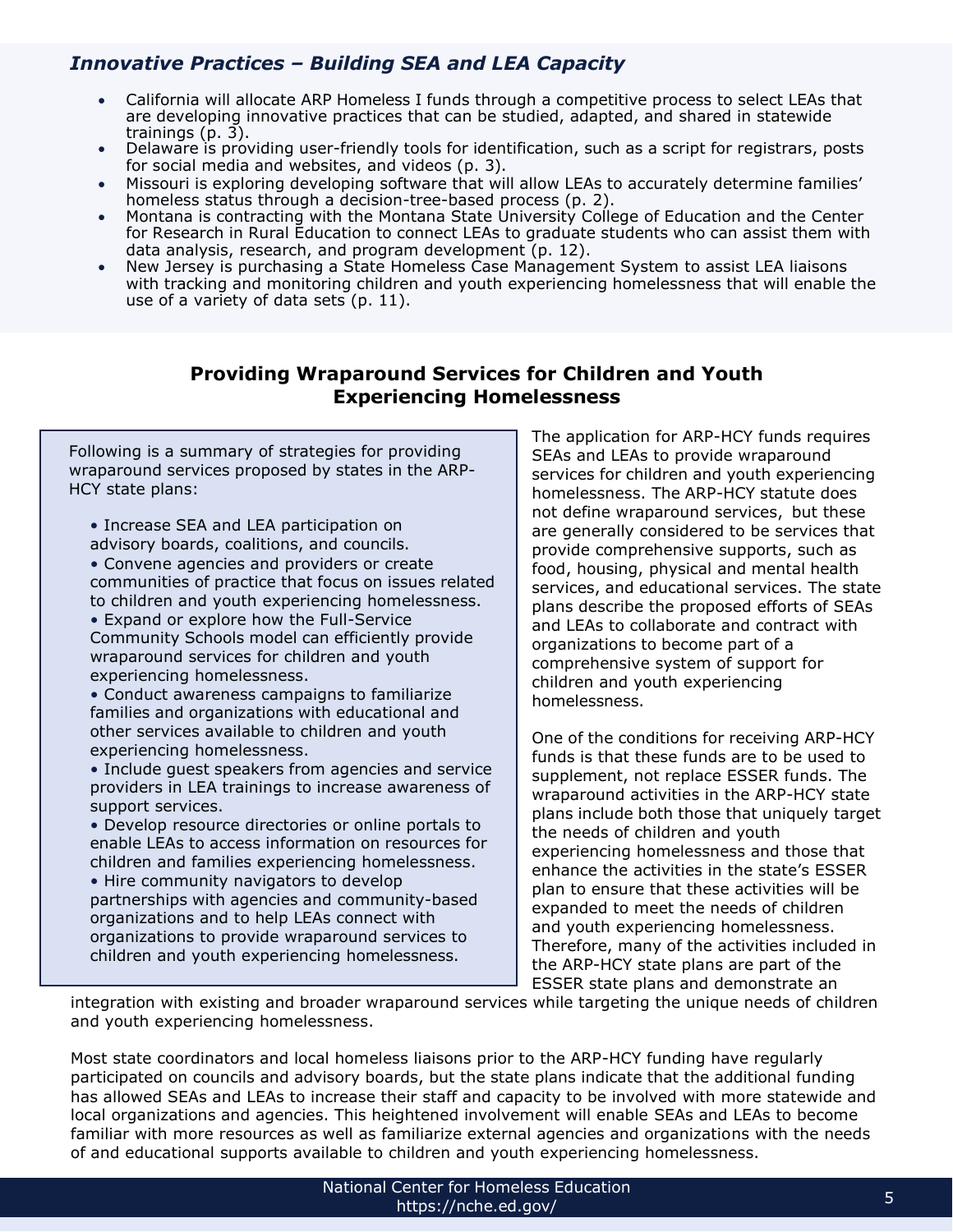Several of the plans note that their state coordinators participate regularly on their state governor's council on homelessness, state COVID-19 leadership meetings, Balance of State meetings, and meetings with other state agencies, such as early childhood offices and child welfare departments. Some of the state plans describe convening agencies and organizations to discuss common issues and collaborative approaches. Arkansas formed an ARP homeless committee of stakeholders to create a multi-tiered rapid response system to identify and provide wraparound services (p. 5). New Mexico will develop communities of practice on homelessness in the areas of early childhood and transition to post-secondary education that bring together many stakeholders for awareness and coordination of services and support (p. 8). Oklahoma plans to create a Wraparound Service Council with representatives from other departments, including counseling, Special Education, and 21st Century teams, to provide LEAs the opportunity to connect students and families experiencing homelessness directly to community resources (p. 10). The Oklahoma State Department of Education will also collaborate with LEAs and community service agencies to create a Wraparound Services Delivery Model that involves leadership, organizational support, and accountability from all partners (p. 10).

Approximately 10 state plans describe ways in which the SEAs, using both ESSER funds and ARP-HCY funds, will support the expansion of community schools, which are based on the model of Full-Service Community Schools from Title IV of the Elementary and Secondary Education Act. The Full-Service Community Schools model<sup>9</sup> promotes school collaboration with outside organizations for services, which may include family and community engagement, expanded learning time opportunities, health and dental care, mental health support, and childcare. The Idaho State Department of Education collaborated with the United Way to create the Idaho Community Schools Coalition<sup>10</sup> and awarded the coalition a subgrant, which it will use to award minigrants<sup>11</sup> to LEAs to help them establish community schools and resource centers (p. 16). In Iowa, LEAs are encouraged to create more community schools by contracting with community-based organizations and through public and private partnerships (p. 4). In New Mexico, ARP-HCY funds will be used to implement Community School Hubs with a community navigator to work in coordination with the community school coordinator. The hub will be a referral point for the homeless and migrant education programs (p. 13).

A critical aspect for providing wraparound services is reaching out to those who need the services. Several state plans, like those for Connecticut, Ohio, Louisiana, and Vermont, propose to conduct statewide public awareness campaigns. The Connecticut plan describes a grassroots marketing campaign scheduled to launch in summer and early fall 2021. Connecticut's ARP-HCY funds will facilitate tailored outreach to students and families experiencing homelessness to increase awareness of services available to eligible students (p. 2). The Ohio Department of Education proposes to conduct a statewide media campaign to increase awareness of the definition of homelessness and the availability of targeted supports in schools (p. 5). Louisiana is contracting with Louisiana Public Broadcasting to provide platforms to connect with all families in strategic ways, noting that many families are unaware of local liaisons in the school districts (p. 4).

Most state plans propose to use ARP-HCY funds to build the capacity of LEAs to provide wraparound services for children and youth experiencing homelessness. Many states are developing resource directories or online portals for liaisons to quickly access resources, such as housing, food, and healthcare. ARP-HCY state plans describe many types of liaison trainings, both virtual and on-site, that

<sup>&</sup>lt;sup>9</sup> For more information of the Full-Service Community Schools model, visit [https://oese.ed.gov/offices/office-of](https://oese.ed.gov/offices/office-of-discretionary-grants-support-services/school-choice-improvement-programs/full-service-community-schools-program-fscs/)[discretionary-grants-support-services/school-choice-improvement-programs/full-service-community-schools](https://oese.ed.gov/offices/office-of-discretionary-grants-support-services/school-choice-improvement-programs/full-service-community-schools-program-fscs/)[program-fscs/.](https://oese.ed.gov/offices/office-of-discretionary-grants-support-services/school-choice-improvement-programs/full-service-community-schools-program-fscs/)

<sup>&</sup>lt;sup>10</sup> For more information on the Idaho Community Schools Coalition, visit [https://idahocoalitionforcommunityschools.org.](https://idahocoalitionforcommunityschools.org/)

 $11$  Several state plans describe the use of minigrants as a mechanism to award small amounts of funding to encourage innovative practices or to fund small programs that might not qualify for a larger grant but need support. For example, in addition to Idaho's use of minigrants described above, Colorado will award minigrants to community-based organizations well-positioned to serve students in historically underserved populations (p. 6); New Mexico will award minigrants as part of strategic outreach to incentivize LEAs that under identify students experiencing homelessness (p. 4); and Virginia will provide minigrants to non-subgranted LEAs for staffing to link families experiencing homelessness to services and for contracting with community-based organizations (p. 6). Minigrants are a way to spread the reach of the ARP-HCY funds.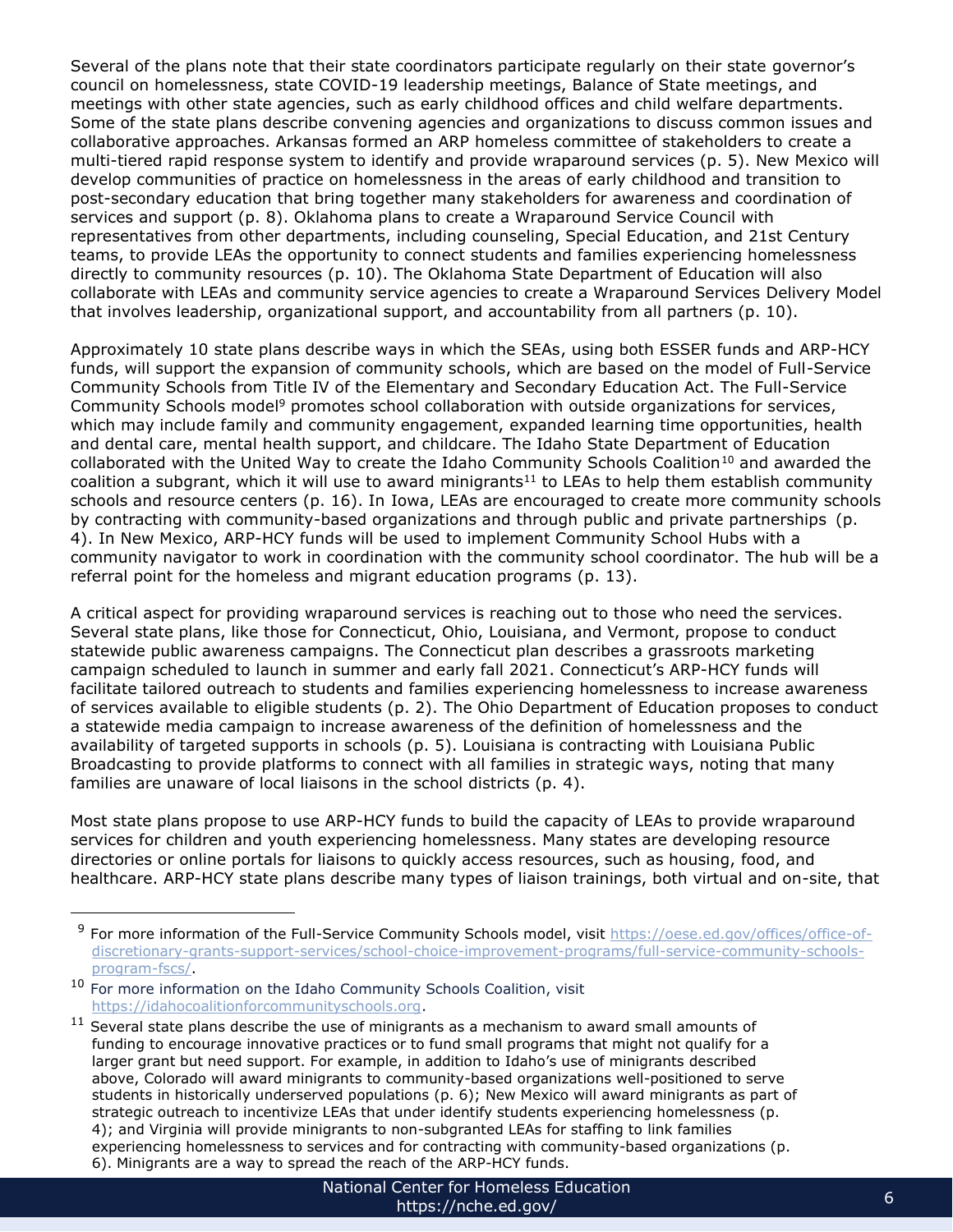featured guests from state agencies and community-based organizations. Trainings in some cases included sessions to help liaisons effectively establish partnerships with community-based organizations, including regional trainings in Louisiana for liaisons and other staff on collective impact and on how to bring stakeholders to the table and establish common goals (p. 4). Many state ARP-HCY subgrant applications require LEAs to show evidence of partnerships or contracting with communitybased organizations for wraparound services. Some plans mention that community partnerships will become part of the LEA monitoring protocol.

Fifteen ARP-HCY state plans describe hiring community navigators to enable SEAs to identify and develop partnerships with agencies and community-based organizations and to help LEAs connect with organizations to provide wraparound services to children and youth experiencing homelessness. In several other states, such as Michigan, New Jersey, and New Mexico, SEAs are contracting with regional educational service centers to support LEAs in providing wraparound services. The District of Columbia plans to award competitive grants directly to community-based organizations to provide wraparound services. Grant recipients in the District of Columbia are expected to work with LEAs to ensure a coordinated provision of services (p. 3).

Table 1 provides a list of the types of programs, associations, organizations, and agencies mentioned in the state plans with which SEAs and LEAs propose to partner for wraparound services.

|       |  | Table 1. Types of Programs, Associations, Organizations, and Agencies Mentioned in the ARP-HCY State |  |  |
|-------|--|------------------------------------------------------------------------------------------------------|--|--|
| Plans |  |                                                                                                      |  |  |

| Programs                                                                                                                                                                                                                                                                                                                                                                                                                                     | Boards, Coalitions,<br>Associations, and Councils                                                                                                                                                                                                                                                                                                                                                                                                        | Agencies and Organizations                                                                                                                                                                                                                                                                                                                                                                                                                                                                                                                                                                                                                                                                                                                                                                                                                                                                                                                                       |
|----------------------------------------------------------------------------------------------------------------------------------------------------------------------------------------------------------------------------------------------------------------------------------------------------------------------------------------------------------------------------------------------------------------------------------------------|----------------------------------------------------------------------------------------------------------------------------------------------------------------------------------------------------------------------------------------------------------------------------------------------------------------------------------------------------------------------------------------------------------------------------------------------------------|------------------------------------------------------------------------------------------------------------------------------------------------------------------------------------------------------------------------------------------------------------------------------------------------------------------------------------------------------------------------------------------------------------------------------------------------------------------------------------------------------------------------------------------------------------------------------------------------------------------------------------------------------------------------------------------------------------------------------------------------------------------------------------------------------------------------------------------------------------------------------------------------------------------------------------------------------------------|
| 21 <sup>st</sup> Century Community<br>Learning Centers<br>Adult education programs<br>$\bullet$<br>Early childhood programs<br><b>Head Start</b><br>Career and technical<br>education programs<br>Migrant education<br>$\bullet$<br>programs<br>Student dropout and re-<br>$\bullet$<br>engagement programs<br>Title I preschool<br>$\bullet$<br>Title III state-level programs<br>Youth Homelessness<br>$\bullet$<br>Demonstration Programs | After-school networks<br>$\bullet$<br>Community action<br>$\bullet$<br>coalitions<br><b>Full-Service Community</b><br>$\bullet$<br>Schools<br>Governor's councils<br>on homelessness<br>Health advisory councils<br>$\bullet$<br>Housing coalitions<br>$\bullet$<br>School counselor<br>$\bullet$<br>associations<br>State COVID-19<br>response councils<br>State Interagency Council<br>on Homelessness<br>Tribal associations<br>Youth advisory boards | 211 information and referral<br>$\bullet$<br>4-H Clubs<br>Boys & Girls Clubs<br>Community colleges<br>$\bullet$<br>Departments of community affairs<br>Departments of corrections, juvenile justice<br>Departments of social services and child<br>welfare<br>Departments of work force services<br>$\bullet$<br>Faith-based organizations<br>$\bullet$<br>Food banks<br>$\bullet$<br>Homeless shelters<br>$\bullet$<br>HUD Continuum of Care or Balance of State<br>$\bullet$<br>Housing agencies and authorities<br>$\bullet$<br>Immigrant and refugee organizations<br>$\bullet$<br>Institutions of higher education<br>$\bullet$<br>Latinx service agencies<br>$\bullet$<br>Mental health organizations<br>$\bullet$<br><b>Parent Information Centers</b><br>$\bullet$<br>Poverty law centers<br>Public libraries<br>$\bullet$<br>Regional educational service centers<br>State public broadcasting companies<br>United Way organizations<br>YMCAs and YWCAs |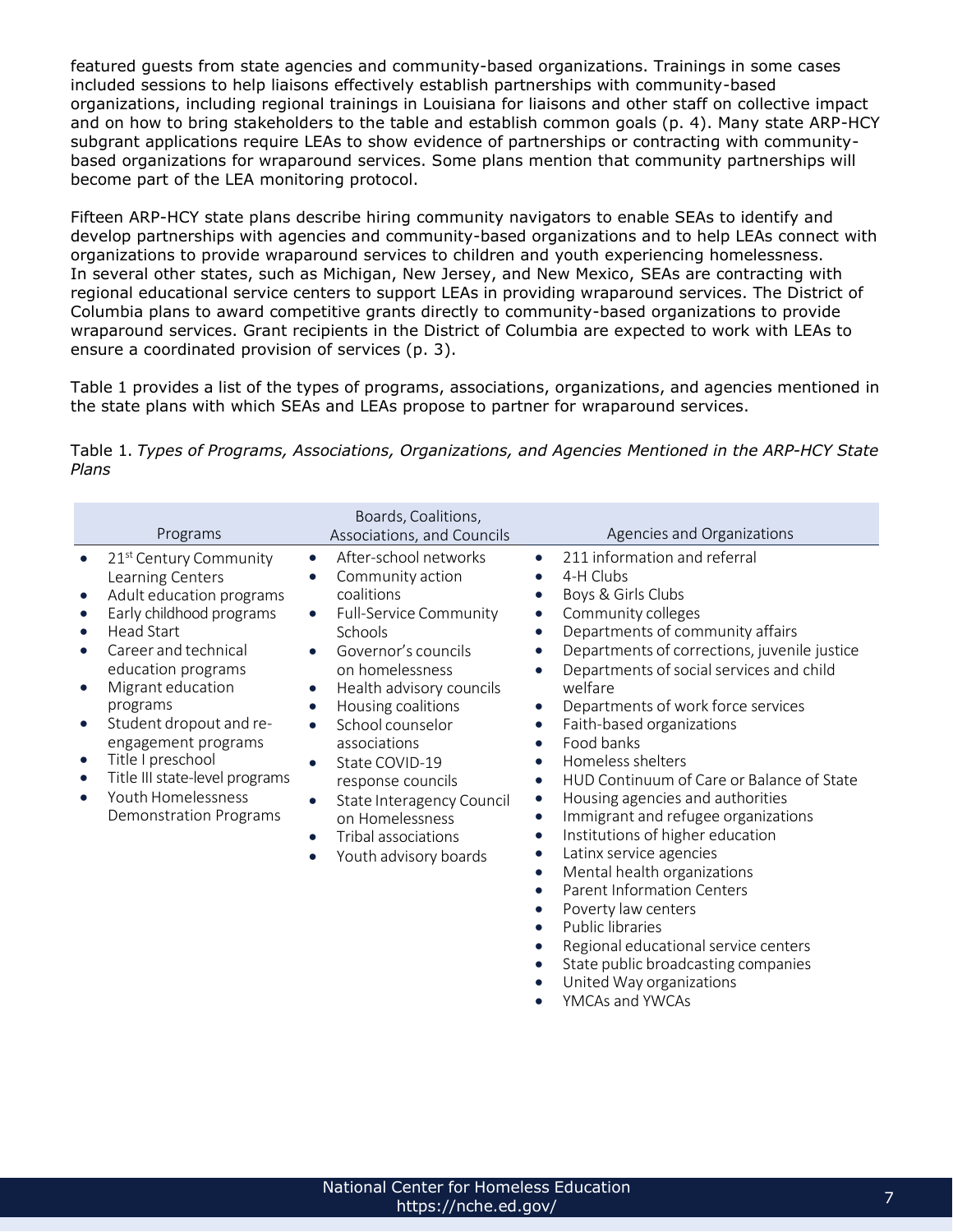#### *Innovative Practices – Providing Wraparound Services*

- The Alabama SEA works with 211 Connects, a United Way free information and referral service (p. 10). When families experiencing homelessness who have school-aged children call 2-1-1, 211 Connects links them to LEA services as well as other local resources for food programs, shelter and housing, disaster relief, and education and employment opportunities.
- Delaware conducted 2021 summer programs in hotel-based learning spaces (p. 2).
- Florida's Families and Youths Making Victorious Progress database provides one-stop services to help children and youth and families experiencing homelessness find local resources (p. 19).
- Hawaii conducts community outreach in converted school buses and vans. The mobile outreach program is building relationships with families and providers in the transition back to school. During outreach, parents meet with school officials and complete paperwork for enrollment while children play sports, read books, and make art with partnering agencies and volunteers (p. 2).
- Massachusetts's subgrantees are required to maintain homeless education service coordinating committees, which include an array of community-based organizations, district staff, and surrounding liaisons (p. 2).
- The North Carolina Department of Public Instruction developed a systemwide protocol in the summer of 2021 to ensure that children and youth, including those experiencing homelessness and their families could access nutritional food, P-EBT cards, school supplies, connectivity devices, and community services. North Carolina also developed a centralized identification and referral protocol for housing agencies and liaisons (p. 5).

#### **Meeting the Needs of Children and Youth Experiencing Homelessness in Historically Underserved Populations**

While homelessness under any circumstances has devastating impacts on children and youth and their families, there are many subpopulations experiencing homelessness that are not only disproportionately impacted by homelessness but that have also been historically underserved by schools and service providers.

A key area of focus for ARP-HCY funds is to ensure that subpopulations of historically underserved children and youth receive targeted services. Subpopulations mentioned in the application for ARP-HCY funds include rural, Tribal, students of color, children with disabilities, English learners, LGBTQ+, and pregnant, parenting, or caregiving. States were required to explain in their state plans how they would ensure that these vulnerable groups are served, and specifically how the SEA and LEAs would contract with community-based organizations that serve these populations.

Most ARP-HCY state plans indicate that services will target all students experiencing homelessness, including in historically underserved populations. Many of the state plans describe the initial steps that the SEA has taken to identify and contract with community-based organizations that serve historically underserved populations. For example, the Arkansas state plan describes awarding subgrants to regional service cooperatives that partner with community-based organizations that will "assist in identifying and serving students in historically underserved populations" (p. 7). Ohio proposes to contract with a homeless service provider to create a community of practice for statewide supports that will provide training to homeless liaisons to increase awareness of and support for serving students in historically underserved populations (p. 7).

Almost half of the state plans mention specific subpopulations of historically underserved children and youth experiencing homelessness and the community-based organizations that will deliver services to these subpopulations. However, states that did not mention serving specific subpopulations may intend to serve some of the subpopulations as part of their contracts with community-based organizations. For example, some may contract with youth agencies to provides services; this could include services for pregnant or parenting youth or LGBTQ+ youth, but the state plans did not specify if that was the case.

The most frequently mentioned subpopulation of historically underserved children and youth experiencing homelessness is Tribal populations. For example, Alaska will provide technical assistance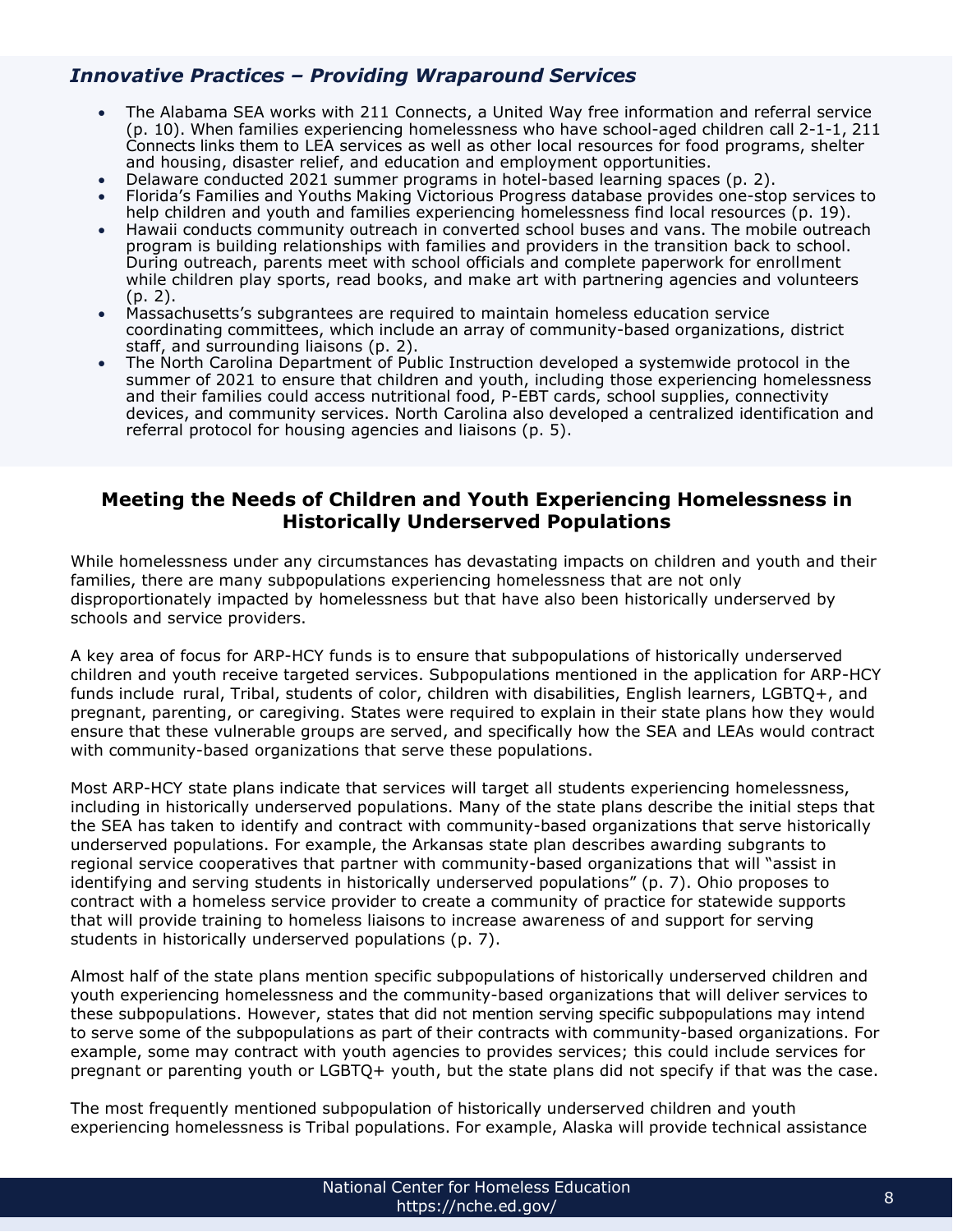and training to homeless liaisons receiving subgrants with a focus on Alaska Native students (p.5). Maine plans to contract with a Tribal health community-based organization to provide specific outreach, identification, wraparound services, and service provision to Native American students experiencing homelessness (p. 4). Montana's Office of Public Instruction (OPI) will partner with OPI's Tribal Relations and Resiliency Unit and with Title III, which also serves Native students. The Tribal Relations and Resiliency Unit will provide training and technical assistance to the state coordinator and LEA homeless liaisons upon request (p. 8). The North Dakota Department of Public Instruction (NDDPI) is requiring that a portion of an LEA's subgrant funds partnerships with community-based organizations, in particular to support rural and Tribal populations. The NDDPI will allow local leaders to develop these partnerships for the best interest of their specific student populations and will include assurances in both ARP Homeless I and ARP Homeless II subgrant applications that the LEA will identify and support historically underserved populations (p. 10).

The next most frequently mentioned

Following is a summary of strategies for meeting the needs of students experiencing homelessness in historically underserved populations proposed by states in the ARP-HCY state plans:

• Include representatives from underserved populations and/or community-based organizations that serve underserved populations in the process to develop and revise strategic plans for serving children and youth experiencing homelessness. • Include in the state's contracts with or requests for applications for subgrants to community-based organizations (from the state set-aside) a requirement that the CBO must describe its experience in serving students experiencing homelessness in historically underserved populations. • Provide awareness training to LEAs that focuses on specific underserved populations in their region. • Provide extra points in subgrant applications for contracting with community-based organizations. • Collaborate with SEA programs that address student equity and diversity or serve specific groups of historically underserved populations. • Award contracts to local community-based organizations so that they may develop partnerships to serve specific underserved student populations in

their region. • Share data with LEAs and community-based organizations on the prevalence of homelessness among specific underserved populations.

subpopulation is rural communities. State plans addressing the needs of students experiencing homelessness in rural communities focus on disseminating ARP-HCY funds to LEAs that have not historically identified a number of students experiencing homelessness large enough to qualify for a subgrant under the EHCY program. For example, the Idaho state plan explains that in previous EHCY subgrant cycles, there were no small, rural LEAs that received funds, yet over 7,600 students experiencing homelessness were identified in these LEAs. ARP Homeless I and Homeless II funds have provided subgrants in these locales and supported training and technical assistance to the LEAs receiving subgrants for the first time (p. 15). Some states will contract with community-based organizations to concentrate services in rural areas, such as Hawaii, which will contract for services in rural communities on the islands where families stay together in makeshift shelters and overcrowded houses (p. 5).

For pregnant, parenting, and caregiving youth experiencing homelessness, Delaware plans to communicate with the Delaware Adolescent Program, Inc., which provides a standards-based education for pregnant and parenting teens with unique outreach, mentoring, and supportive services (p. 7). Idaho awarded an ARP Homeless I grant to a newly created charter school opening in the fall of 2021 which supports pregnant and parenting teens and their children. Homeless liaisons throughout the region were notified of this opportunity for pregnant and parenting teens and referred students for enrollment throughout the summer of 2021 (p. 15).

For LGBTQ+ youth experiencing homelessness, several state plans feature partnerships with programs and organizations that serve these youth. The Massachusetts Department of Elementary and Secondary Education's (DESE) Educational Stability Team has a partnership with the Safe Schools Program for LGBTQ+ students, which is at the forefront of anti-bullying, suicide prevention, and creating a welcome school climate (p. 7). The Montana state coordinator will collaborate with the Montana Continuum of Care's Youth Homelessness Demonstration Program to connect LEAs to professional development and technical assistance regarding the needs of LGBTQ+ youth (p. 16).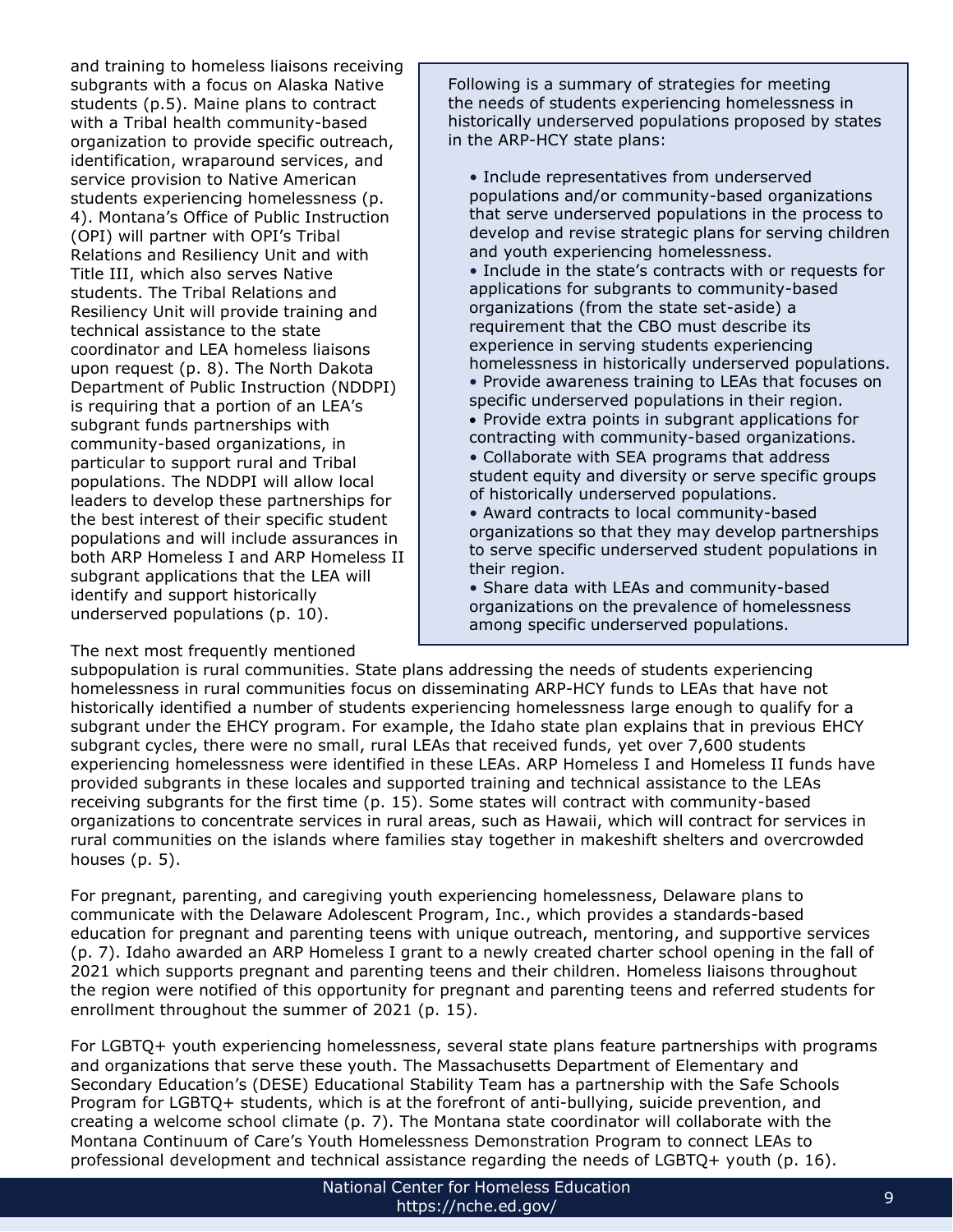NDDPI plans to work with YouthWorks as a community partner, which provides outreach and services to historically underserved populations, including rural, LGBTQ+, and teen parents (p. 8).

Several state plans proposed to serve subpopulations that were not mentioned in the application. State plans including these subpopulations describe coordinating with the programs and organizations that serve these groups. For example, Maine will contract with a community-based organization to serve immigrant communities throughout the state (p. 3) and will contract with an immigrant-focused mental health provider (p. 5). Two states that propose to partner with organizations that serve Latinx students are Virginia (Virginia Hispanic Foundation) (p. 6) and Idaho (Commission on Spanish Affairs) (p. 16). Oregon proposes to serve communities in 20 LEAs that were severely impacted by wildfires in 2020. These

*Other Subpopulations Mentioned in the State Plans*

- Migrant
- Latinx
- Early childhood
- Immigrant, refugee
- Military
- Wildfire impacted

were LEAs that for the most part did not have subgrants. The ARP-HCY funds will support increased training for the local liaisons in the identification and re-engagement of youth, trauma-informed practices, and establishing community partnerships and regional consortia (p. 4).

The ARP-HCY application required states to explain how they would encourage LEAs to award contracts to community-based organizations to help identify and support historically underserved populations. Most states plan to offer training and technical assistance on familiarizing liaisons with communitybased organizations and ways to develop partnerships. Several states, such as Colorado (p. 6) and Connecticut (p. 9), offer points for contracting with community-based organizations in LEA subgrant applications. Some states, including those with community navigators, propose to help LEAs identify community-based organizations with which to partner.

## *Innovative Practices – Serving Underserved Populations*

- Idaho will contract with regional housing coalitions from the state's Continuum of Care programs to conduct community resource fairs to encourage more liaisons to become members of these coalitions. Agencies and programs that serve historically underserved populations will be included to create a network of local support for students. LEAs will be encouraged to contract with these agencies and programs (p. 15).
- Massachusetts will engage with local liaisons and the DESE's Educational Stability Committee to review and share data that indicates that 80% of Massachusetts children and youth experiencing homelessness are Black or Latinx. With a greater awareness of the incidence of homelessness among these two subpopulations of students, LEAs will be encouraged to contract with community-based organizations that are culturally and racially responsive (p. 7).
- The Minnesota Department of Education (MDE) collaborates on planning with both the Minnesota Housing and Minnesota Department of Human Services. These two organizations fund several community-based organizations to prevent and end homelessness and host annual meetings with their grant administrators. These meetings provide an opportunity for a more intentional connection between MDE and these programs (p. 8).
- North Carolina proposes to conduct work sessions with liaisons where they are required to bring one community-based organization partner serving historically underserved populations with them. Those who attend the workshop can apply for a minigrant to support an agreed upon project (p. 4).
- In Oklahoma, an LEA needs assessment requires liaisons to include the number of children and youth experiencing homelessness that are part of an underserved group of students and include identified resources available to them. Liaisons must research the community-based organizations in their community (p. 13).